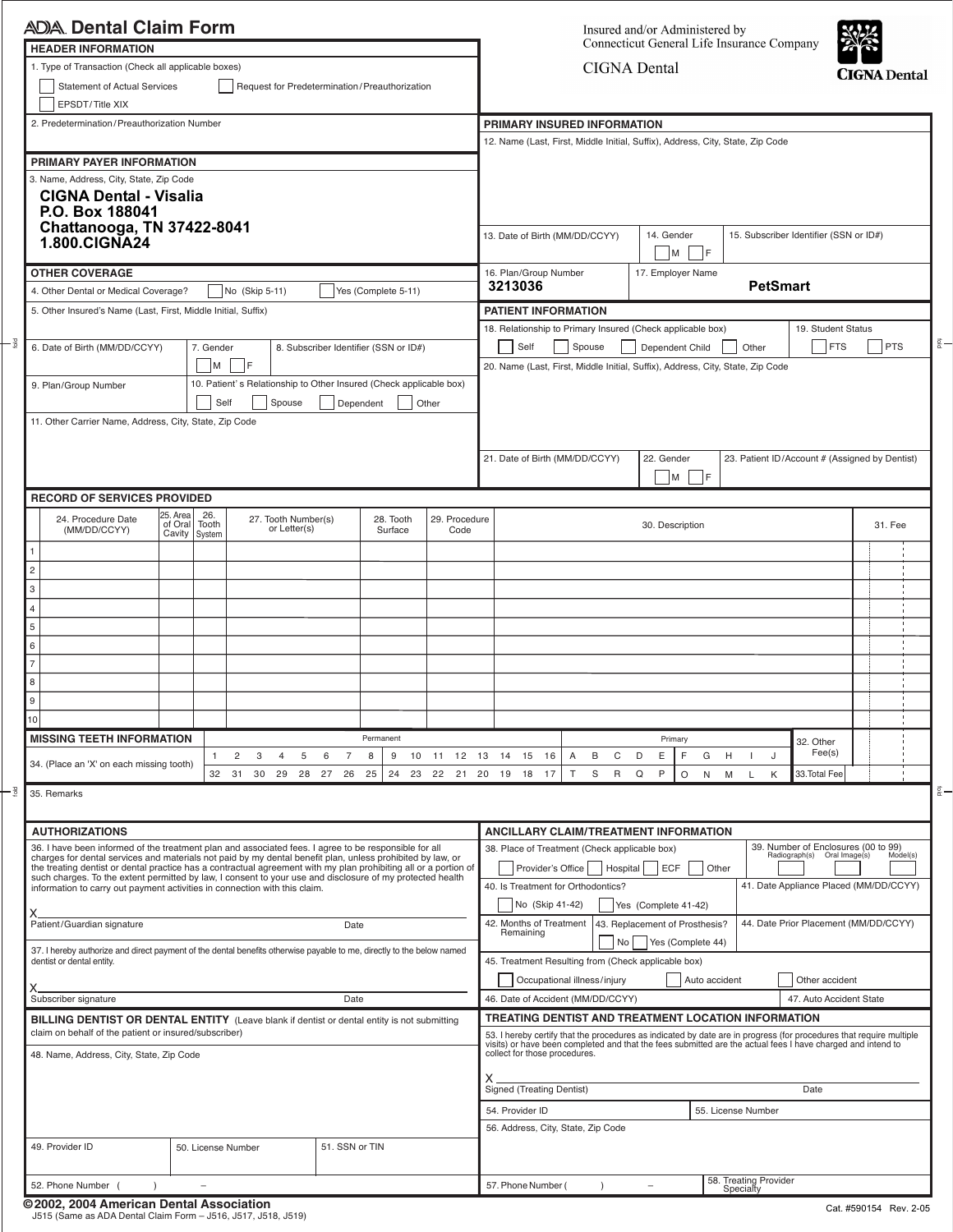Comprehensive completion instructions for the ADA Dental Claim Form are found in Section 6 of the ADA Publication titled CDT-2005. Key extracts from that section of CDT-2005 follow:

## **GENERAL INSTRUCTIONS**

- A. The form is designed so that the Primary Payer's (primary insurance company) name and address (Item 3) are visible in a standard #10 window envelope. Please fold the form using the 'tick-marks' printed in the margin.
- B. In the upper-right of the form, a blank space is provided for the convenience of the payer or insurance company, to allow the assignment of a claim or control number.
- C. All Items in the form must be completed unless it is noted on the form or in the comprehensive instructions that completion is not required.
- D. When a name and address field is required the full name of an individual or a business, address and zip code must be entered.
- E. All dates must include the four-digit year.
- F. If the number of procedures reported exceeds the number of lines available on one claim form, the remaining procedures must be listed on a separate, fully completed claim form.

### **COORDINATION OF BENEFITS (COB)**

When a claim is being submitted to a secondary payer, complete the form in its entirety and attach the primary payers Explanation of Benefits (EOB) showing the amount paid by the primary payer. You may indicate the amount the primary carrier paid in the "Remarks" field (Item  $# 35$ ).

### **ITEMS OF NOTE**

 39. Number of Enclosures (00 to 99): This item is completed whether or not radiographs, oral images, or study models are submitted with the claim. If no enclosures are submitted, enter 00 in each of the boxes to verify that nothing has been sent and therefore no possible attachments are missing.

When supplementary material is sent with the claim, the number of each type is entered in the appropriate box, using two digits. If less than 10, use 0 in the first position. 'Oral Images' include digital radiographic images and photographs and are reported by the number of images.

- 43. Replacement of Prosthesis?: This Item applies to Crowns and all Fixed or Removable Prostheses (e.g. bridges and dentures).
	- Please review the following three situations in order to determine how to complete this Item.
		- a) If the claim does not involve a prosthetic restoration check "NO" and proceed to Item 45.
		- b) If the claim is for the initial placement of a crown, or a fixed or removable prosthesis, check "NO" and proceed to Item 45.
		- c) If the patient has previously had these teeth replaced by a crown, or a fixed or removable prosthesis, or the claim is to replace an existing crown, check the "YES" field and complete section 44.
- 53. Certification: Signature of the treating or rendering dentist and the date the form is signed. This is the dentist who performed, or is in the process of performing, procedures indicated by date for the patient. If the claim form is being used to obtain a pre-estimate or pre-authorization, it is not necessary for the dentist to sign the form. Dentists should be aware that they have an ethical and legal obligation to refund fees for services that are paid in advance but are not completed.

### **PROVIDER TAXONOMY CODES**

- 58. Treating Provider Specialty: Enter the code that indicates the type of dental professional who delivered the treatment. Available codes describing treating dentists are listed below. The general code listed as 'Dentist' may be used instead of any
	- other dental practitioner code.

| Category / Description Code                                                                                                                                                                                       | Code                 |
|-------------------------------------------------------------------------------------------------------------------------------------------------------------------------------------------------------------------|----------------------|
| Dentist/<br>A dentist is a person qualified by a doctorate in dental surgery (D.D.S) or dental medicine (D.M.D.)<br>licensed by the state to practice dentistry, and practicing within the scope of that license. | 122300000X           |
| General Practice /<br>Many dentists are general practitioners who handle a wide variety of dental needs.                                                                                                          | 1223G0001X           |
| Dental Specialty /                                                                                                                                                                                                | Various              |
| Other dentists practice in one of the nine specialty areas recognized by the American Dental Association.                                                                                                         | (see following list) |
| Dental Public Health                                                                                                                                                                                              | 1223D0001X           |
| <b>Endodontics</b>                                                                                                                                                                                                | 1223E0200X           |
| Orthodontics                                                                                                                                                                                                      | 1223X0400X           |
| Pediatric Dentistry                                                                                                                                                                                               | 1223P0221X           |
| Periodontics                                                                                                                                                                                                      | 1223P0300X           |
| <b>Prosthodontics</b>                                                                                                                                                                                             | 1223P0700X           |
| Oral & Maxillofacial Pathology                                                                                                                                                                                    | 1223P0106X           |
| Oral & Maxillofacial Radiology                                                                                                                                                                                    | 1223D0008X           |
| Oral & Maxillofacial Surgery                                                                                                                                                                                      | 1223S0112X           |

Dental provider taxonomy codes listed above are a subset of the full code set that is posted at: **http://www.wpc-edi.com/codes/codes.asp**